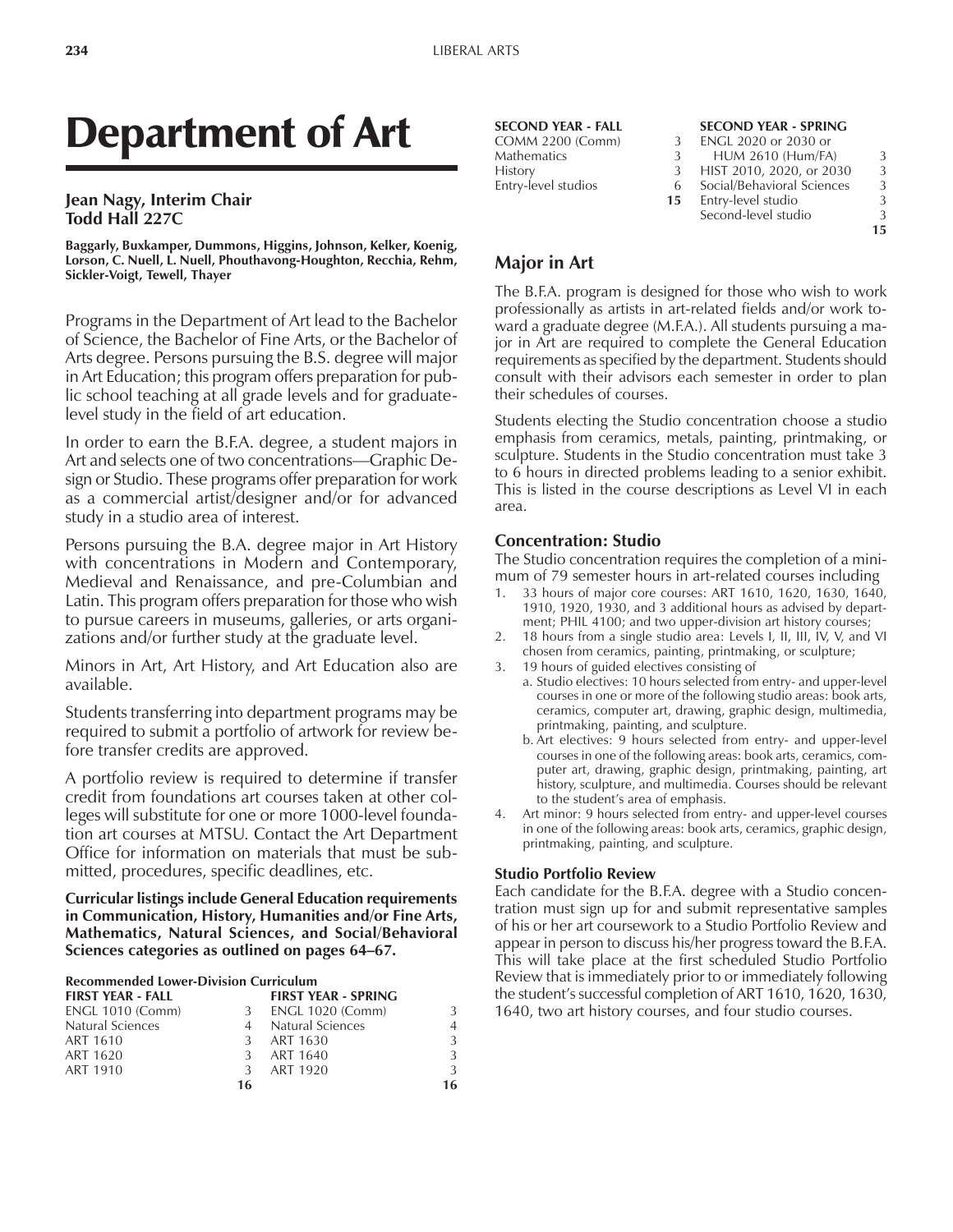#### **Concentration: Graphic Design**

The Graphic Design concentration requires the completion of a minimum of 79 semester hours in art and graphic-related courses including

- 1. 19 hours of foundation courses: ART 1610, 1620, 1630, 1640, 1910, 1920, and 1 additional hour as advised by department
- 2. 18 hours of core graphic design courses taken in the following sequence: ART 2310, 3320, 2320, 3330, 4310, 4320
- 3. 3 hours of ART 4330 Internship, which may be taken concurrently with ART 4320
- 4. 15 hours of specified graphic-related electives:
- A. ART 3930 or 4390
	- B. ART 3550 or 3770
	- C. ART 4280 or 4290
	- D. PHOT 2050 or ADV 3020
	- E. PHOT 3200 or ART 3610 or 3620
- 5. 9 hours of specified studio electives, complete 3 courses from: A. ART 2130 or 3140
	- B. ART 2510
	- C. ART 3650 or 2620
	- D. ART 2710
	- E. ART 2810 or 3820
- 6. 6 hours of upper-division art history A. ART 4920
	- B. One additional upper-division course in art history
- 7. 9 hours of a minor in art approved by the advisor and chosen from the approved areas

The Graphic Design concentration within the Art Department includes a candidacy program based on successful completion of certain required classes with specified minimum grade point expectations and performance for retention in Graphic Design. The candidacy program imposes requirements in several areas:

- 1. Admission to most upper-division professional courses in the Graphic Design concentration will be restricted to students admitted to candidacy.
- 2. All students in the Graphic Design concentration should apply for admission to candidacy at the end of the semester in which they will have completed 45 semester hours of coursework.
- 3. At a minimum, students in the Graphic Design concentration must have completed **each** of the following courses with a grade of C (2.00) or better before applying for candidacy:
	- ART 1610 Two-Dimensional Design
	- ART 1620 Drawing I
	- ART 1630 Three-Dimensional Design
	- ART 1640 Drawing II
	- ART 2310 Graphic Design Technologies
	- ART 3320 Typographic Design
	- ART 2320 Word and Image
- 4. At a minimum, students applying for candidacy in the Graphic Design concentration must have an overall GPA of at least 2.00 on all university-level coursework.
- 5. Students applying for candidacy in the Graphic Design concentration must twice submit for juried review a portfolio containing work completed in the courses listed in item 3 above. (The majority of the work in the portfolio must be two-dimensional.) The first portfolio review will follow completion of ART 3320 and a second review will follow completion of ART 2320. If after the second portfolio review a student is not admitted to candidacy the student may, with modifications, submit the portfolio one additional time before being asked to find another major or concentration.

#### **Career Opportunities in Art**

Students interested in career opportunities in art should consult their advisors for information regarding preparatory MTSU courses, graduate programs, certification, etc., for careers in arts administration and art therapy.

#### **Minor in Art**

A general minor in Art requires the following sequence of courses: ART 1610, 1620, 1630, 1640, and two studio courses, one of which must be upper division and taken in residence.

Students majoring in Mass Communication programs take the following sequence, as requested by that college, for the Art minor: ART 1610, 1620, 1630, 1640, and two studio or art history classes, one of which must be upper division and taken in residence. Media Design majors in Mass Communication have the option of substituting ART 1910 or 1920 for ART 1640.

# **Major in Art Education**

The B.S. program in Art Education is designed for those who wish to teach in public schools. All students pursuing a major in Art Education are required to complete the General Education requirements as specified by the department and as required for certification. Students should consult with their advisors each semester in order to plan their schedule of courses.

Students majoring in Art Education minor in Secondary Education.

*NOTE: Please see the Educational Leadership Department on page 201 for Secondary Education minor requirements.*

#### **Art Education**

The major in Art Education requires the completion of a minimum of 53 semester hours in the Art Department.

- 1. ART 1610, 1620, 1630, 1640, 1910, 1920, 1930, 2220, 3210, and 3220;
- 2. 18 hours from ART 3550; 2130, 3140 or 4000; 2510, 3520; 2710, 3720, 2810, 3820, to include one series of two courses in a twodimensional area and one series of two courses in a three-dimensional area plus an additional pair of either two-dimensional (2150 and 3550 or 2130 and 3550 or 2710 and 3720) or three-dimensional (2510 and 3520 or 2810 and 3820) offerings;
- 3. 5 hours of upper-division art history.

### **Minor in Art Education**

The minor in Art Education requires a minimum of 22 semester hours in art as recommended by the department chair.

#### **Art Department Slide Library**

Located in Saunders Fine Arts 309, the Slide Library is a resource for the art faculty and for the University population at large. The library's 50,000 slides include examples of art from the prehistoric to contemporary eras. Faculty members may borrow slides for two days. Students may borrow slides for one day for class presentations.

Hours are Monday through Thursday from 8:00 a.m. until 4:00 p.m. Contact slide librarian at 898-5532.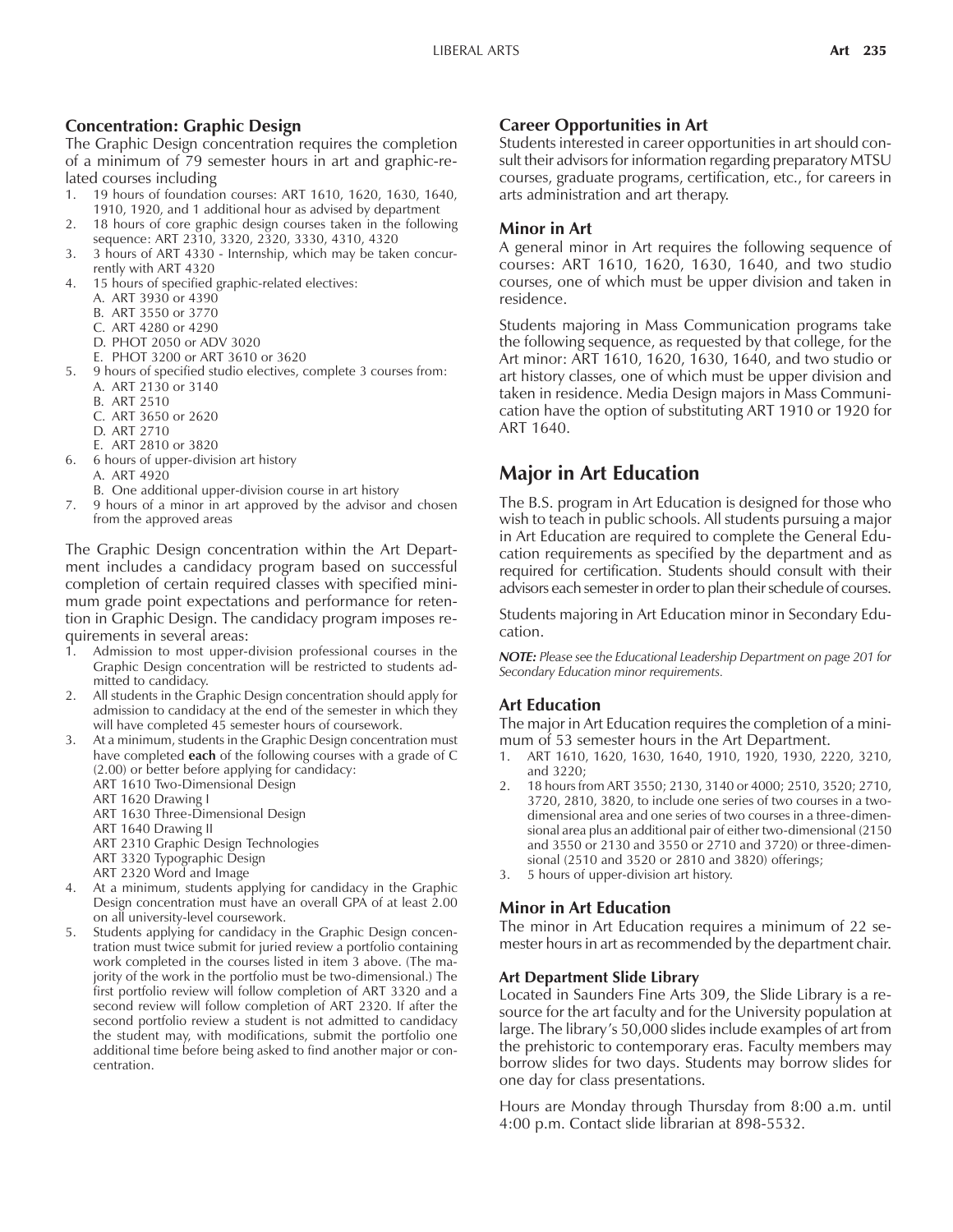## **General Departmental Information**

- 1. Students majoring in the department, or who are taking one or more art courses, may be required to attend various extracurricular activities including, but not limited to, exhibitions, films, and lectures during the semester.
- 2. The Art Department reserves the right to retain certain selected examples of student work for teaching purposes and as a part of its permanent collection.
- 3. Students will be responsible for the purchase of certain materials in many courses as required by the instructor.
- 4. Various courses offered within the department may require of all students enrolled the effective use of communication skills, both written and verbal, which reflect university-level abilities.
- 5. A minor with an emphasis in drawing will be permitted only if 9 hours are taken **beyond** ART 1620, 1640, and 2620.
- 6. Students majoring in Art with a Studio concentration are required to participate in a Studio Portfolio Review.
- 7. ART 4000 (Workshop) and 4640 (Advanced Art Problems) may be taken for a maximum of 9 hours each, no more than 3 hours per semester, and still count for undergraduate credit and graduation.
- 8. Crafts-media courses, levels I and II, which include book arts and clay may be taken without prerequisites by **nonart majors** when so designated in the class schedule.
- 9. All courses are offered on a laboratory basis except ART 1910, 1920, 1930, 2900, 3800, 3870-3872, 3880, 3990, 4800, 4890, 4900, 4910, 4920, 4940, and 4960.



10. The Art Department affirms that a theoretical and working understanding of the historical meanings and studio applications of the human image are critical in the education of visual art students. To develop such an understanding, Art Department courses often utilize images of clothed and unclothed human figures and, in certain studio classes, live nude models.

# **Major in Art History**

The B.A. program in Art History is designed for those who wish to pursue careers in museums, galleries, or arts organizations and/or pursue further study at the graduate level. All students pursuing a major in Art History are required to complete the General Education requirements as specified by the department. Students should consult with their advisors each semester in order to plan their schedules of courses.

Students majoring in Art History may choose from concentrations in Modern and Contemporary; Medieval and Renaissance; and Non-Western: pre-Columbian, Latin American, African, and African American. Art History majors must maintain a GPA of at least 2.50 in the major and complete a senior thesis before graduation.

## **Art History**

The major in Art History requires the completion of a minimum of 37 semester hours in the Art Department.

- Major core of 18 hours:
	- a. 12 hours of art history courses: ART 1910, 1920, 1930, and 3940.
	- b. HIST 1020 c. PHIL 2110
- 2. Concentration of 25 semester hours chosen from the following: **Modern and Contemporary**

ART 3880, 3990, 4880, 4900, 4910, 4920, 4940, 4960\* **Non-Western**

ART 3870, 3871, 3872, 3880, 4870, 4880, 4910, 4940, 4960\* **Medieval and Renaissance**

ART 3760, 3860, 3910, 3960, 4910, 4940, 4960\*

*\*May be repeated for up to 10 hours credit*

- 3. A minor of at least 15 hours taken from courses in art or another liberal arts discipline approved by the student's academic advisor
- 4. General electives of 9 hours
- 5. Foreign language courses in French, German, or Spanish of at least 12 hours in a single language; two courses must be at the intermediate or advanced level.

## **Minor in Art History**

A minor in Art History requires the following sequence of courses: ART 1910, 1920, and 1930, followed by 9 hours of elective, upper-division art history courses.

# **Courses in Art [ART]**

- 1030 Orientation to Art. Three credits. An introduction to art structure and styles of art; relationships between past ideas and current trends.
- **1610 Two-Dimensional Design.** Three credits. The principles and techniques of design and their application to two-dimensional art forms.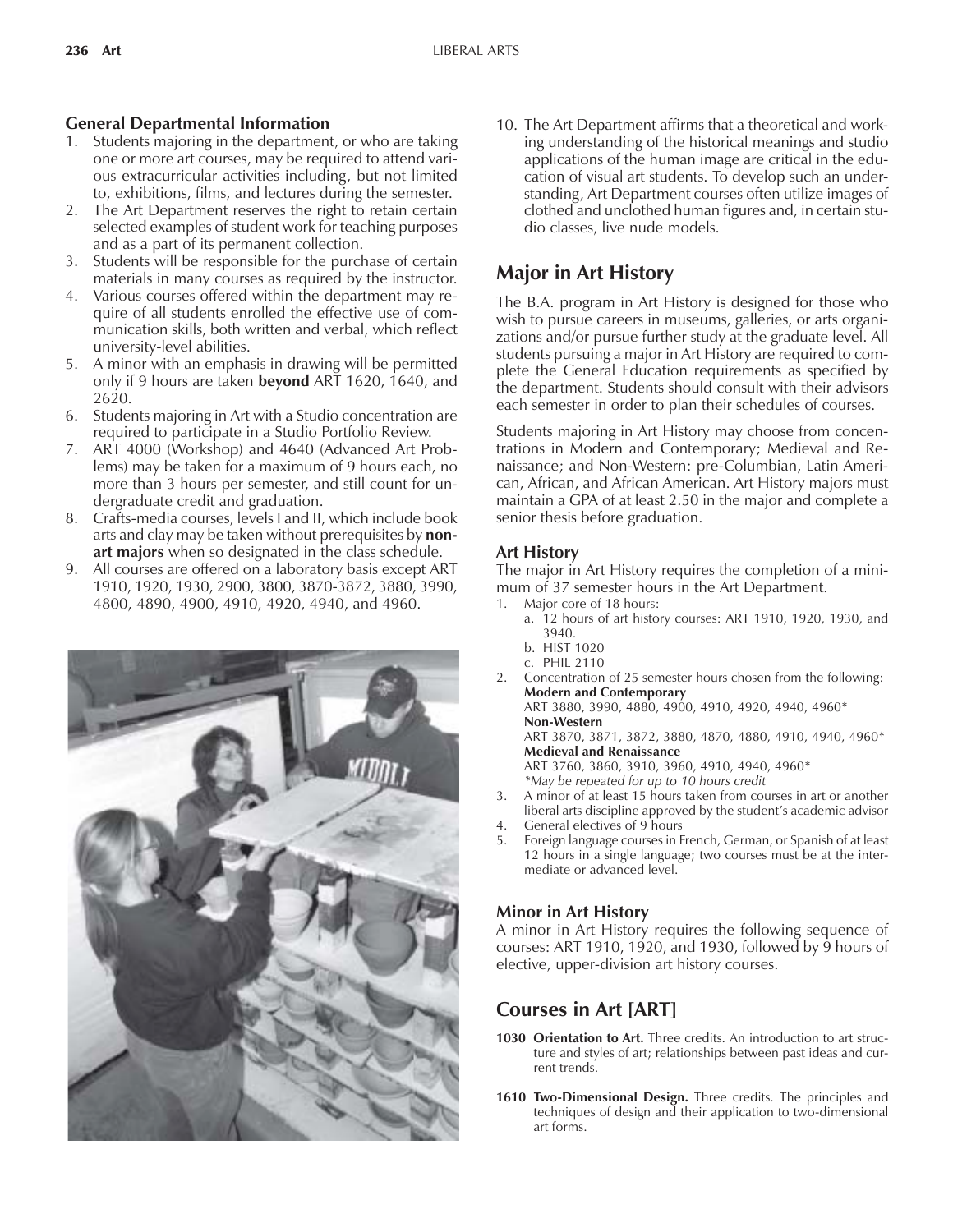- 1620 Drawing I. Three credits. Develops observational drawing skills and a formal drawing vocabulary; introduces various drawing materials.
- **1630 Three-Dimensional Design.** Three credits. Prerequisite: ART 1610. Emphasis on elements of design as they operate in the three-dimensional environment.
- **1640 Drawing II.** Three credits. Prerequisites: ART 1610 and 1620. A continuation of ART 1620 with specific emphasis placed on drawing processes and expression.
- **1910 Art History Survey I.** Three credits. Survey of the non-Western arts of Africa, the Americas, Asia, and Oceania from ancient to modern times.
- **1920 Art History Survey II.** Three credits. Survey of the arts of the Western tradition from the Paleolithic era through the Gothic period.
- **1930 Art History Survey III.** Three credits. Prerequisite: ART 1920. Survey of the arts of the Western tradition from the late Gothic period to the present.
- **2105 Introduction to Latin American Studies.** Three credits. (Same as SPAN 2105, P S 2105, SOC 2105, ANTH 2105, GEOG 2105.) A multidisciplinary, team-taught introduction to Latin America. Covers the cultures and societies of the region in terms of prehistory, history, geography, politics, art, languages, and literatures. Required course for all Latin American Studies minors.
- **2130 Silkscreen.** Three credits. Prerequisites: ART 1610, 1620, 1630, and 1640 or permission of instructor. An introduction to printmaking, including photo-silkscreen using water-based inks. Handmade stencils used as well as those generated by computer and copy machine.
- **2200 Introduction to Art Education.** Three credits. Examines the recent history and contemporary theories of art education, with special emphasis on the essential content of discipline-based art education (aesthetics, criticism, history, and production); introduces general curricular concerns, assessment, and advocacy issues.
- **2210 Art Activities and Appreciation for Elementary School.** Three credits. Emphasizes art production skills through introduction to design elements and principles and experimentation with a variety of art media and processes appropriate for children; introduces strategies for understanding and appreciating works of art.
- **2230 Art for Early Childhood.** Three credits. Prerequisite: H SC 1610 or permission of instructor. Art appreciation and activities for early childhood teachers to plan, implement, and evaluate art programs developmentally appropriate for young children.
- **2310 Graphic Design Technologies.** Three credits. Procedures involved in the production of graphic design materials by means of computer. Basics of word processing, drawing, and page layout programs for graphic design.
- **2320 Word and Image.** Three credits. Prerequisites: ART 1610 and 1620. Explores the relationship between word and image. Typography, primarily display type, is introduced into imagebased design utilizing photography, illustration, and design work. Current designers and design trends introduced.
- **2510 Sculpture I.** Three credits. Prerequisites: ART 1610, 1620, 1630, and 1640 or permission of instructor. Processes and techniques used in sculpture including modeling, welding, and wood construction.
- **2620 Color Drawing.** Three credits. Prerequisites: ART 1610, 1620, and 1640. A culmination of the foundation sequence with emphasis on formal and expressive solutions to color and compositional drawing problems.
- **2710 Painting I.** Three credits. Prerequisites: ART 1610, 1620, 1630, and 1640 or permission of instructor. Introduction to painting techniques in particular media with emphasis on basic representational skills, awareness of formal issues, and vocabulary specific to particular media.
- **2810 Throwing.** Three credits. Prerequisites: ART 1610, 1620, 1630, and 1640. Basic processes and techniques of creating threedimensional clay forms on the wheel (cylinders, bowls, and mugs). Some basic hand-building methods introduced.
- **3140 Etching and Intaglio.** Three credits. Prerequisites: ART 1610, 1620, 1630, and 1640 or permission of instructor. A printmaking course introducing etching, aquatint, soft-ground, drypoint, photoetching (intaglio-type). A non-toxic approach is stressed, substituting high-quality acrylic resists, vegetable oils, salts, and film for traditional toxic grounds, solvents, acids, and chemicals.
- **3200 Art Education for Teachers.** Three credits. Prerequisite: ART 2210. Emphasizes the development of comprehensive art lessons, integrating content from aesthetics, art criticism, art history, and production.
- **3210 Elementary Art Education Methods.** Three credits with lab. Prerequisite: ART 2200. Investigates child development theories and concerns related to children, the elementary school culture, curriculum development and implementation, and teaching and management strategies. Materials and processes appropriate to K-6 art education explored in studio lab.
- **3220 Secondary Art Education Methods.** Three credits. Prerequisites: ART 2200 and 3210. Focuses on the nature of middle and high school students, the secondary school culture, curriculum development and implementation, and teaching and management strategies. Materials and processes appropriate to 7-12 art education explored in studio lab.
- **3230 Art Education Practicum.** Three credits. Prerequisites: ART 2200, 3210, and 3220. Participation in the K-12 art classroom setting with class discussions and readings about the teaching experience. Advanced art curriculum development for the K-12 level.
- **3320 Typographic Design.** Three credits. Prerequisites: ART 1610 and 1620. An introduction to typography, exploring type as design as well as a means of communication. Display and text applications presented in a series of problems ranging from lettermarks to two-page spreads. Current typographic designers and trends introduced.
- **3330 Portfolio I.** Three credits. Prerequisites: ART 2320, 3320, and portfolio review after both 2320 and 3320 (or for transfer students, permission of instructor and portfolio review). The beginning of portfolio-based problems, more advanced and complex conceptual skills, production techniques, and an introduction to the offset printing process.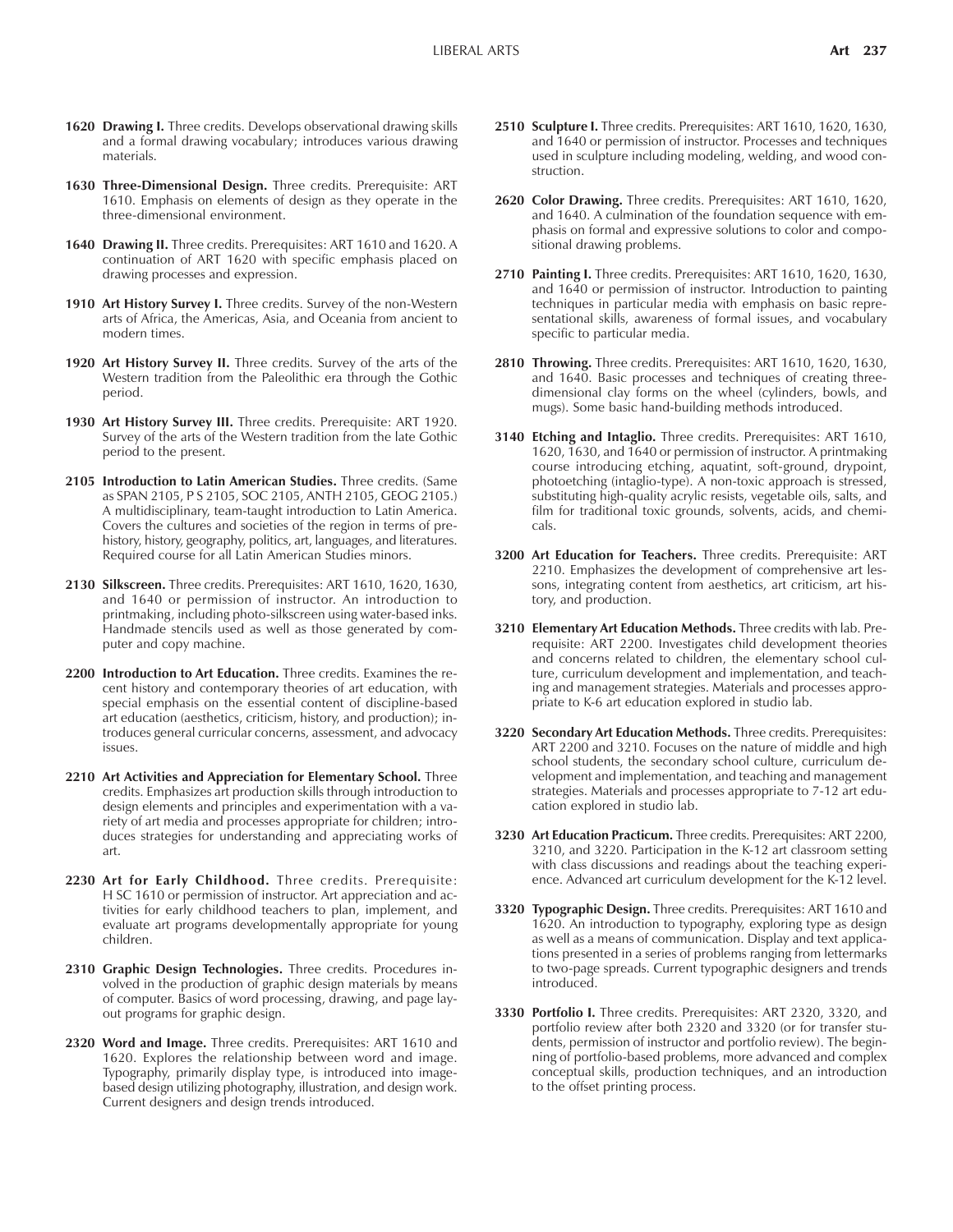- **3520 Sculpture II.** Three credits. Prerequisites: ART 1620, 1630, 1640, and 2510 or permission of instructor. Introduction to the processes and techniques used in sculpture, including casting techniques; subtractive and constructive experiences with a variety of materials.
- **3530 Sculpture III.** Three credits. Prerequisites: ART 2510 and 3520 or permission of instructor. Development of concepts and techniques with primary emphasis on wood sculpture. Wood construction, carving, laminating, and subordinate use of other sculpture materials.
- **3550 Book Arts I.** Three credits. Prerequisites: ART 1610, 1620, and 1630 or permission of instructor. An introduction to basic processes involved with papermaking, bookbinding, and using paper as a creative medium.
- **3560 Drawing III.** Three credits. Prerequisites: ART 1610, 1620, 1630, 1640, and 2620. An advanced course in drawing with an emphasis on the creation of original imagery and the development of the ability to render images objectively using a variety of methods and media.
- **3610 Introduction to Computer-Assisted Art.** Three credits. Prerequisites: ART 1610, 1620, 1630, and 1640 or permission of instructor. Explores the use of the computer in relation to art and design concepts in two- and three-dimensional media.
- **3620 Intermediate Computer-Assisted Art.** Three credits. Prerequisites: ART 1610, 1620, 1630, 1640, and 3610. Computer-generated or assisted art work. Development of original work in art or design.
- **3650 Figure Drawing.** Three credits. Prerequisite: ART 2620. Introduction to concepts. Specific concepts include gesture and expression, spatial structure and proportion, and the effects of light and drapery on the human form.
- **3720 Painting II.** Three credits. Prerequisite: ART 2710. A continuation of ART 2710 with additional attention paid to individual expression and art historical perspectives.
- **3730 Painting III.** Three credits. Prerequisite: ART 3720 or permission of instructor. The creative process, idea development, and project planning in painting.
- **3760 The Age of Chivalry.** Three credits. Prerequisite: ART 1920 or permission of instructor. Art from the age of the Crusades and Pilgrimages and Romanesque and Gothic periods as viewed from both European and Islamic perspectives.
- **3770 Letterpress I.** Three credits. Prerequisite: ART 3550 or permission of instructor. Introduction to hand papermaking processes and letterpress printing using raised type to form text and relief printing processes to create images.
- **3820 Handbuilding.** Three credits. Prerequisites: ART 1610, 1620, 1630, and 1640. Studio experiences in designing and creating three-dimensional ceramic forms emphasizing techniques of hand construction. Some basic techniques introduced on the wheel.
- **3830 Intermediate Clay I.** Three credits. Prerequisites: ART 2810, 3820, and permission of instructor. Studio experiences in designing, forming, and decorating functional/non-functional forms. Introduction to some basic materials processes (clay and glaze formulation, and firing techniques).
- **3860 Northern Renaissance.** Three credits. Prerequisite: ART 1930 or permission of instructor. Art of Northern Europe from the late fourteenth century through the sixteenth century focusing on architecture, sculpture, and painting from England, France, Germany, and the Low Countries.
- **3870 Native American Art.** Three credits. Prerequisite: ART 1910 or permission of the instructor. Survey of the arts of indigenous cultures of North America.
- **3871 Mesoamerican Art.** Three credits. Prerequisite: ART 1910 or permission of the instructor. Survey of pre-Columbian arts of Mesoamerica from the Olmec to the Mexica.
- **3872 Andean Art.** Three credits. Prerequisite: ART 1910 or permission of the instructor. Survey of the pre-Columbian arts of Peru from the Chavin to the Inca.
- **3880 Latin American Art**. Three credits. Prerequisite: ART 1930 or permission of instructor. A survey of the art of Latin America from the period of Independence (1821) to the present, focusing on architecture, sculpture, and painting from Mexico through South America. Impact of these cultural expressions on Hispanic/ Chicano/Latino arts of the United States.
- **3910 Italian Renaissance.** Three credits. Prerequisite: ART 1930 or permission of instructor. Renaissance painting, sculpture, and architecture from 1300 to 1600.
- **3930 Multimedia Design.** Three credits. Prerequisites: ART 1610, good working knowledge of digital imaging, and permission of instructor. Multimedia design, including the design, planning, and creation of web sites.
- **3940 Art History Methods.** Three credits. Prerequisite: ART 1930 or permission of instructor. Considers the historical and philosophical foundations of art history as a modern discipline as well as the various interpretive methods used by art historians.
- **3960 The Art of Books**. Three credits. Prerequisite: ART 1930 or permission of instructor. Interdisciplinary investigation of the forces which have conditioned the composition, production, and consumption of the Western book from antiquity to the present. Emphasis on such transitional phases as the replacement of the roll by the codex in the fourth century and the fifteenth-century advent of printed book which replaced handwritten ones.
- **3990 Art of the United States.** Three credits. Prerequisite: ART 1930 or permission of instructor. Survey of American painting, sculpture, and architecture from the Colonial period to the Armory Show (1913).
- **4000 Workshop.** One to three credits. Subject matter and credit to be determined by the instructor. The workshop may be conducted in the area of art education or any art discipline. (A maximum of 9 credits may be applied toward a degree.)
- **4100 Lithography.** Three credits. Prerequisites: ART 1610, 1620, and 2130. An intermediate course in printmaking. The making and printing of lithographic images on stones and plates, including both traditional and contemporary techniques such as photolithography, transfer lithography, and color lithography.
- **4110 Advanced Book Arts.** Three credits. Prerequisite: ART 3550. Further work with papermaking, bookbinding, and the production of artist's books.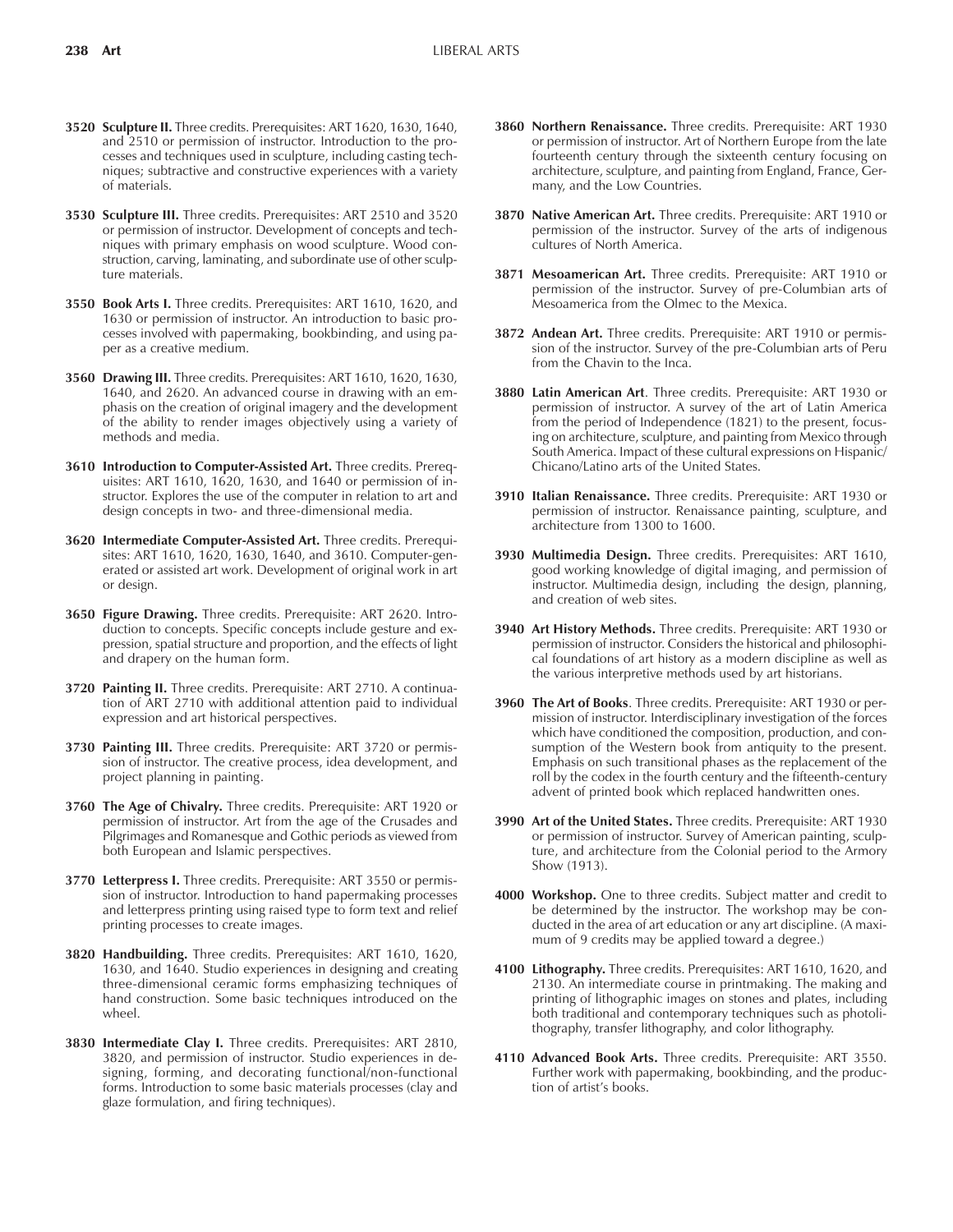- **4120 Intermediate Printmaking.** Three credits. Prerequisites: ART 2130, 3140, and 4100 or permission of instructor. Further work in one or more of the following media: silkscreen, intaglio, lithography, or relief printmaking.
- **4130 Advanced Printmaking.** Three credits. Prerequisite: ART 4120. Advanced work in one of the printmaking media as described in ART 4120.
- **4140 Advanced Study in Printmaking.** Three credits. Prerequisite: ART 4130. Intensive independent research in one of the areas chosen by the student and planned in consultation with the instructor.
- **4280 Digital Illustration**. Three credits. Prerequisites: ART 1610, 1620, 1640, and 2310; permission of instructor required. Vector software and the conceptualization, technical skills, and professional practices of digital illustration.
- **4290 Beginning Illustration.** Three credits. Prerequisites: ART 1610, 1620, 1630, and 1640; ART 3330 for graphic design majors. Introduces basic methods, materials, and business practices of illustration, with an emphasis on development of rendering skills.
- **4300 Advanced Illustration.** Three credits. Prerequisite: ART 4290 or permission of the instructor. Continued exploration of methods and materials with an emphasis on development of a personal style.
- **4310 Portfolio II.** Three credits. Prerequisite: ART 3330. Continued production of portfolio-based problems with increased emphasis on advanced design skills related to the specific needs of the workplace. Includes basic collateral problems, ad campaigns, corporate identity, signage, plus a self-promotional package.
- **4320 Senior Project.** Three credits. Prerequisite: ART 4310 or permission of instructor. Following a portfolio review, each class member will devise a project that conceptually and visually addresses his or her design/illustration goals.
- **4330 Internship.** Three credits. Prerequisites: Senior standing and permission of the internship coordinator. Advanced students gain practical experience in a professional setting as an intern. Approximately 150 work hours required for the semester.
- **4390 Multimedia Authoring I.** Three credits. Prerequisites: ART 1610, good working knowledge of digital imaging, and permission of instructor. An intermediate multimedia authoring class. Design, planning, and creation of interactive digital applications for CD-ROM, the Internet, and other digital environments.
- **4400 Multimedia Authoring II.** Three credits. Prerequisite: ART 3930 or 4390 or permission of instructor. An advanced multimedia authoring class. Students work individually and as teams on interactive applications for the computer and the Internet. Emphasis on projects which are solicited from sources outside the class as well as outside the University.
- **4510 Sculpture IV.** Three credits. Prerequisites: ART 2510 and 3520 or permission of instructor. Development of concepts and techniques with primary emphasis on metal sculpture. Gas and electric welding, fabricating, grinding, finishing, and subordinate use of other sculpture materials.
- **4520 Sculpture V.** Three credits. Prerequisites: ART 2510 and 3520 or permission of instructor. Development of concepts and techniques with primary emphasis on casting activities in the foundry; covers various metal casting techniques and subordinate use of other materials.
- **4530 Sculpture VI.** Three credits. Prerequisites: ART 3530, 4510, and 4520 or permission of instructor. Problems in sculpture selected by the student after approval by the instructor.
- **4640 Advanced Art Problems.** One to three credits. Structure and content determined by the art faculty on the basis of individual need. The student should be prepared to do independent research and experimentation in the area selected. (A maximum of 9 credits may be applied to a degree.)
- **4710 Painting IV.** Three credits. Prerequisite: ART 3730 or permission of instructor. Projects in painting; content of the course is planned by the student under supervision of the instructor. A final paper is required.
- **4720 Painting V.** Three credits. Prerequisite: ART 4710 or permission of instructor. Independent studies course in painting which continues the concerns of Painting IV. A final paper is required.
- 4730 Painting VI. Three credits. Prerequisite: ART 4720 or permission of instructor. Directed individual study; a continuation of Painting IV at a more advanced level. A final paper is required.
- **4770 Letterpress II: The Tulip Poplar Press.** Three credits. Prerequisite: ART 3770. An advanced course in letterpress printing with an emphasis on the creative process of collaboration and on designing for the marketplace. Students work as apprentices for the Tulip Poplar Press to design and produce limited edition publications for the marketplace.
- **4810 Intermediate Clay II.** Three credits. Prerequisites: ART 3830 and permission of instructor. Directed individual studies of problems mutually agreed upon by the student and course instructor.
- **4820 Advanced Clay.** Three credits. Prerequisites: ART 4810 and permission of instructor. Further work as described in Intermediate Clay II.
- **4830 Advanced Study of Clay.** Three credits. Prerequisites: ART 4820 and permission of instructor. Further work as described in Intermediate Clay II. Written paper and exhibition required.
- **4870 African Art.** Three credits. Prerequisite: ART 1910 or permission of instructor. Survey of visual art from the African continent and an examination of selected artists of the African diaspora. Discussion of ancient through contemporary artistic production, with focus upon nineteenth and twentieth centuries.
- **4880 African American Art**. Three credits. Prerequisite: ART 1930 or permission of instructor. An art historical survey of African American culture and visual arts, beginning with eighteenth century expressions in painting, sculpture, and the decorative arts, but focusing on the twentieth century expressions.
- **4890 Design History: Cultural Perspectives.** Three credits. Prerequisite: ART 1930 or permission of instructor. Nineteenth and twentieth century design history from the perspective of several western and non-western cultures considering aspects of gender, ethnicity, spirituality, and points of confluence.
- **4900 Nineteenth-Century Art.** Three credits. Prerequisite: ART 1930 or permission of the instructor. Examines visual arts of the nineteenth century from Europe, the United States, Africa, or the Americas. Topics will vary according to the areas of expertise of the professor.